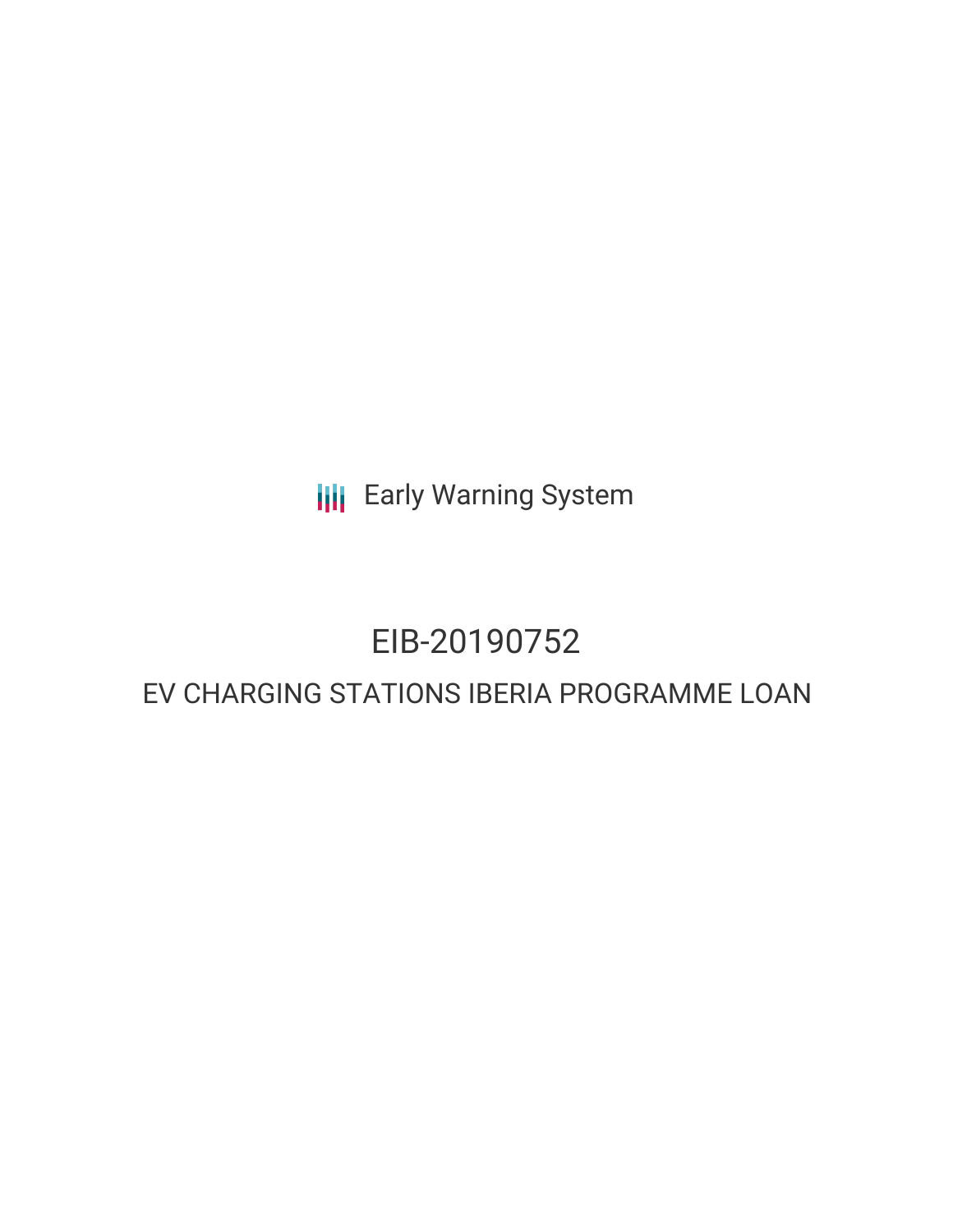#### **Quick Facts**

| <b>Countries</b>               | Portugal, Spain                             |
|--------------------------------|---------------------------------------------|
| <b>Financial Institutions</b>  | European Investment Bank (EIB)              |
| <b>Status</b>                  | Proposed                                    |
| <b>Bank Risk Rating</b>        | U                                           |
| <b>Borrower</b>                | ACCEPTABLE CORPORATE(S), PUBLIC ENTITY(IES) |
| <b>Sectors</b>                 | Transport                                   |
| <b>Investment Type(s)</b>      | Loan                                        |
| <b>Investment Amount (USD)</b> | \$223.09 million                            |
| <b>Loan Amount (USD)</b>       | \$223.09 million                            |
| <b>Project Cost (USD)</b>      | $$446.17$ million                           |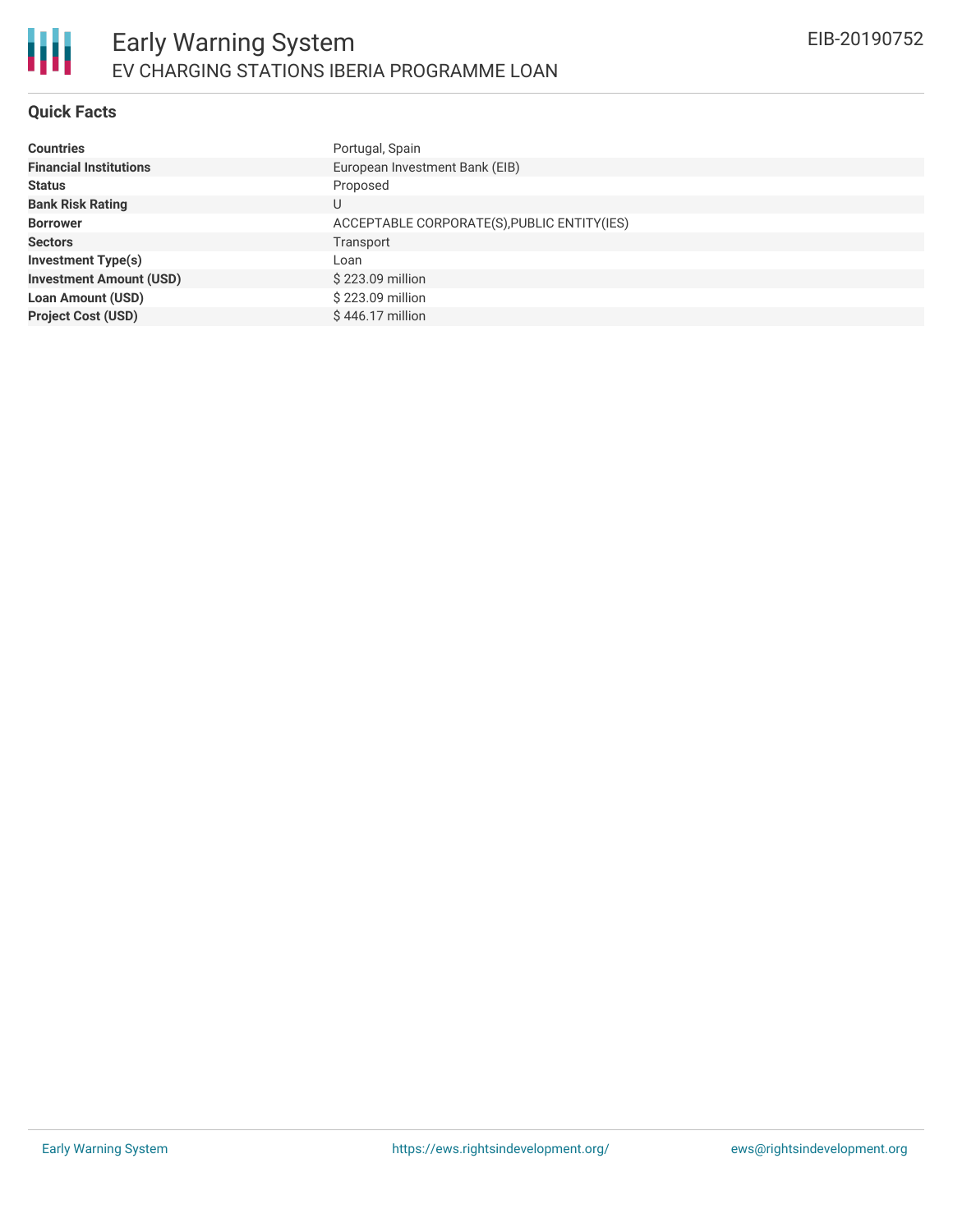

#### **Project Description**

According to EIB website, the project concerns a programme loan for the roll-out of electric vehicle (EV) charging stations and associated infrastructure in Spain and Portugal. The project will be undertaken by multiple promoters and will contribute to accelerate the electrification of road transport, thereby contributing towards achieving European decarbonization objectives. It will support the borrowers' plans for installing of infrastructure for electric vehicle mobility across Spain, contributing to the electrification of transport.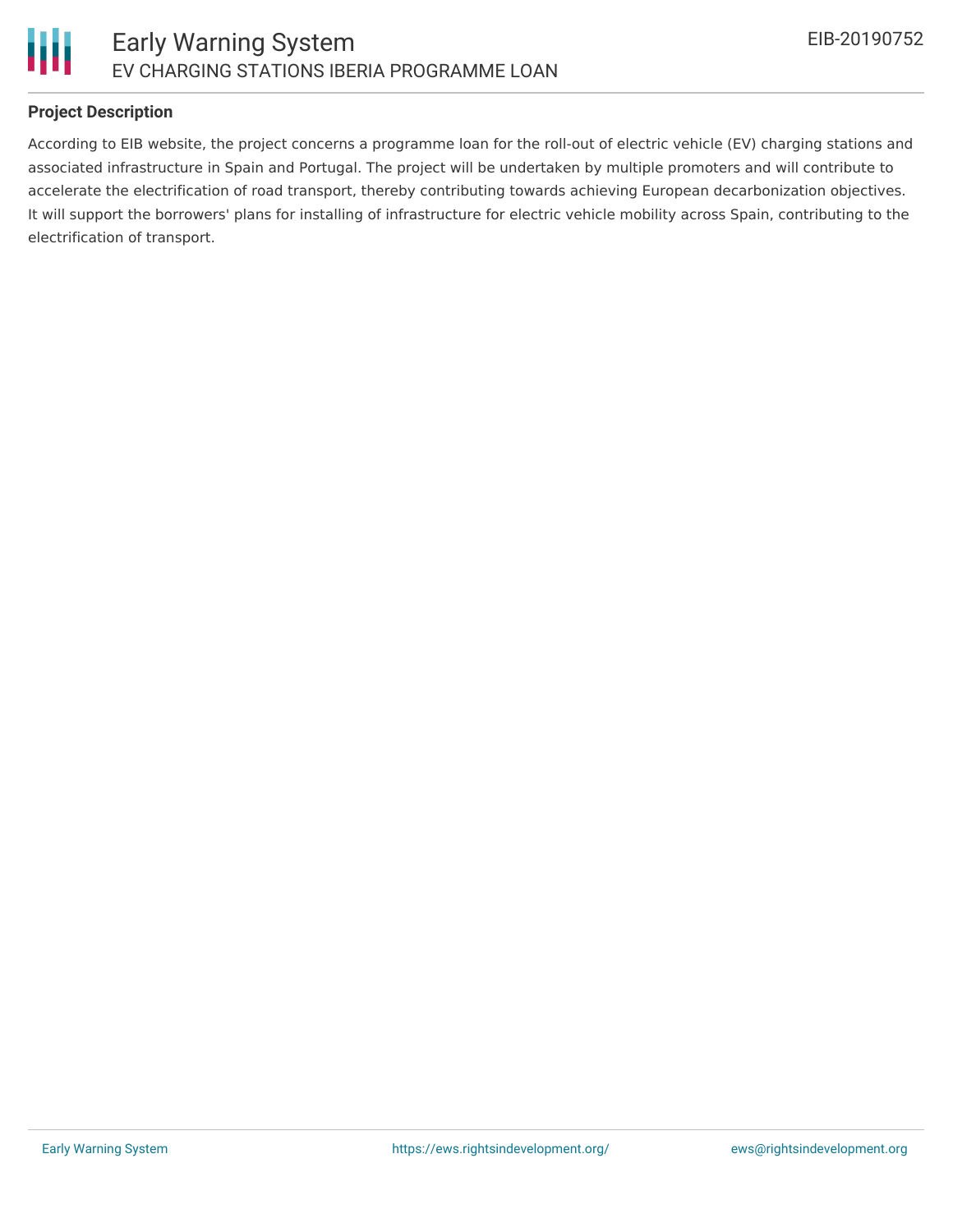#### 冊 Early Warning System EV CHARGING STATIONS IBERIA PROGRAMME LOAN

#### **Investment Description**

European Investment Bank (EIB)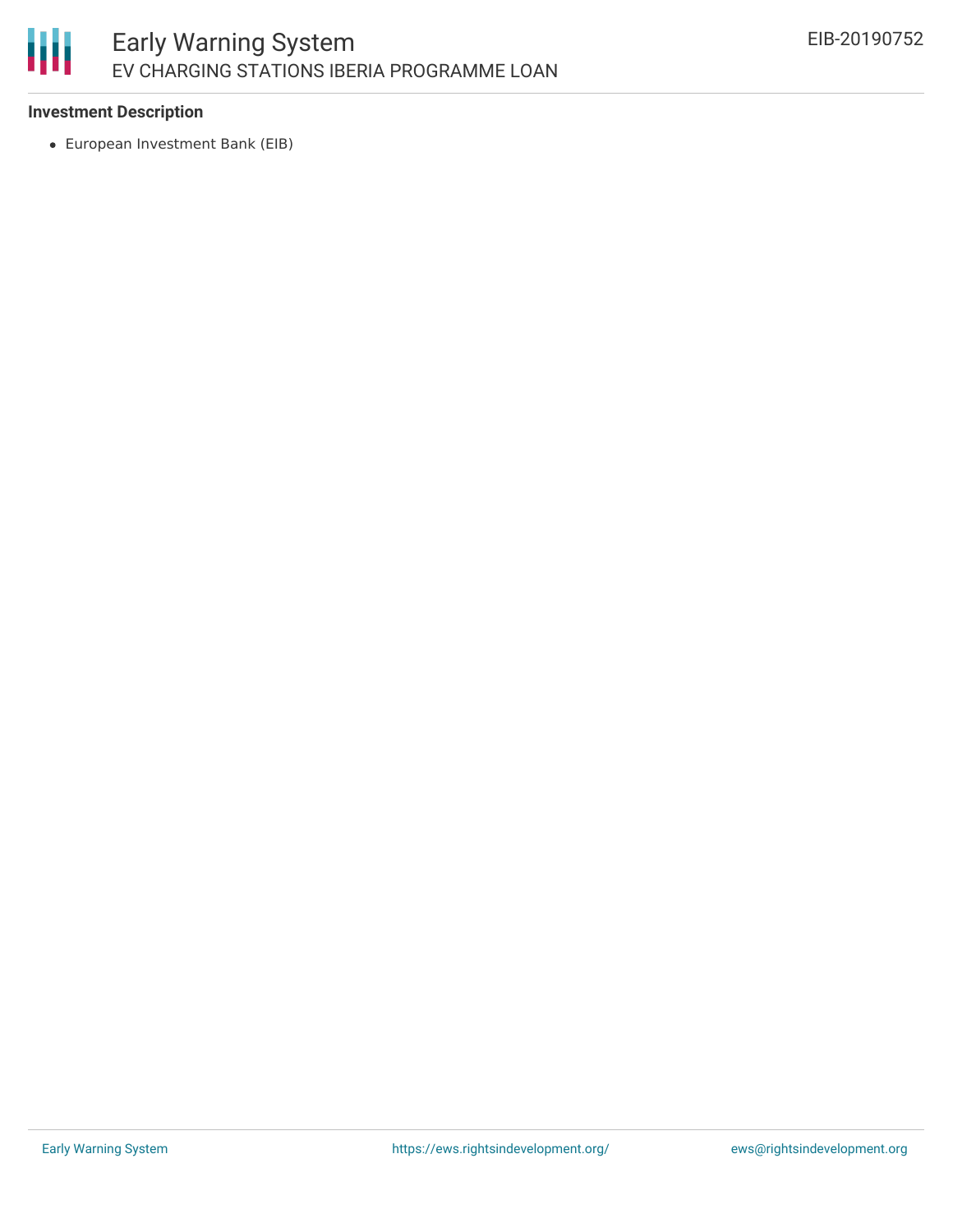#### **Contact Information**

No contact information provided at the time of disclosure.

#### **ACCOUNTABILITY MECHANISM OF EIB**

The EIB Complaints Mechanism is designed to facilitate and handle complaints against the EIB by individuals, organizations or corporations affected by EIB activities. When exercising the right to lodge a complaint against the EIB, any member of the public has access to a two-tier procedure, one internal - the Complaints Mechanism Office - and one external - the European Ombudsman. A complaint can be lodged via a written communication addressed to the Secretary General of the EIB, via email to the dedicated email address complaints@eib.org, by completing the online complaint form available at the following address: http://www.eib.org/complaints/form, via fax or delivered directly to the EIB Complaints Mechanism Division, any EIB local representation office or any EIB staff. For further details, check:

http://www.eib.org/attachments/strategies/complaints\_mechanism\_policy\_en.pdf

When dissatisfied with a complaint to the EIB Complaints Mechanism, citizens can then turn towards the European Ombudsman. A memorandum of Understanding has been signed between the EIB and the European Ombudsman establishes that citizens (even outside of the EU if the Ombudsman finds their complaint justified) can turn towards the Ombudsman on issues related to 'maladministration' by the EIB. Note that before going to the Ombudsman, an attempt must be made to resolve the case by contacting the EIB. In addition, the complaint must be made within two years of the date when the facts on which your complaint is based became known to you. You can write to the Ombudsman in any of the languages of the European Union. Additional details, including filing requirements and complaint forms, are available at: http://www.ombudsman.europa.eu/atyourservice/interactiveguide.faces